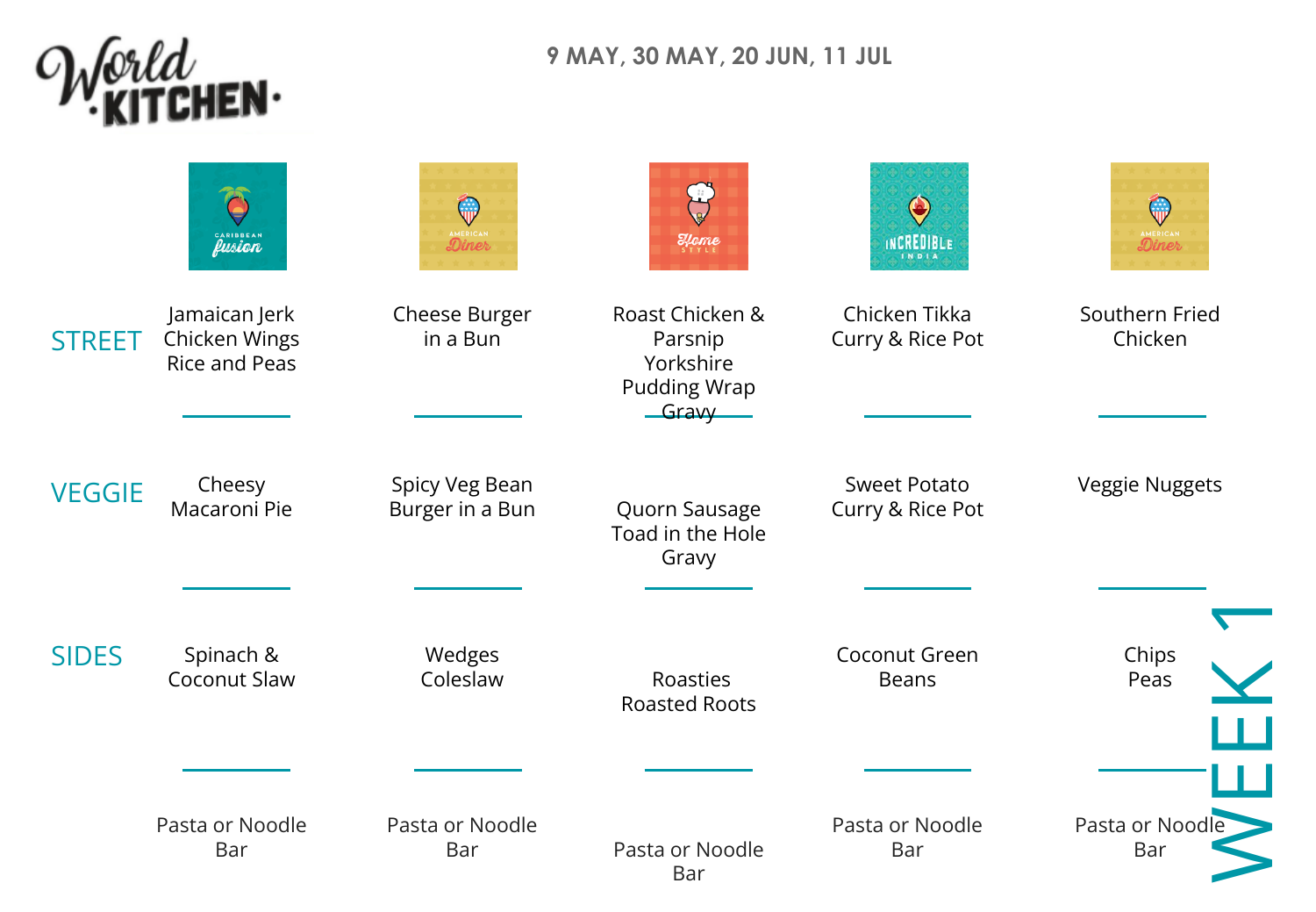

## **25 APR, 16 MAY, 6 JUN, 27 JUN, 18 JUL**

|               | <b>Ilome</b>                                      | $\mathbb{Q}$<br><b>AMERICAN</b>   | $\mathbf{f}_s$<br>$\mathcal{H}$ ame           | CARIBBEAN                         | (w<br>Diner               |
|---------------|---------------------------------------------------|-----------------------------------|-----------------------------------------------|-----------------------------------|---------------------------|
| <b>STREET</b> | Creamy Chicken<br>Pasta Bake                      | <b>BBQ Beef Brisket</b><br>Slider | Roast Chicken<br>& Stuffing Bap<br>Gravynaise | <b>Beef Chilli</b><br>& Rice Pots | Southern Fried<br>Chicken |
| <b>VEGGIE</b> | Veggie<br>Bolognese                               | Mac & Cheese                      | Cheese & Spring<br><b>Onion Pastry</b>        | Veggie Nachos &<br>Cheese         | Veggie Nuggets            |
| <b>SIDES</b>  | Penne Pasta<br><b>Garlic Bread</b><br>Green Salad | Wedges<br>Carrots                 | Roasties<br>Fresh Vegetables                  | Salasa<br><b>Tortilla Chips</b>   | Chips<br><b>BBQ Beans</b> |
|               | Pasta or Noodle<br>Bar                            | Pasta or Noodle<br>Bar            | Pasta or Noodle<br>Bar                        | Pasta or Noodle<br>Bar            | Pasta or Noodle<br>Bar    |